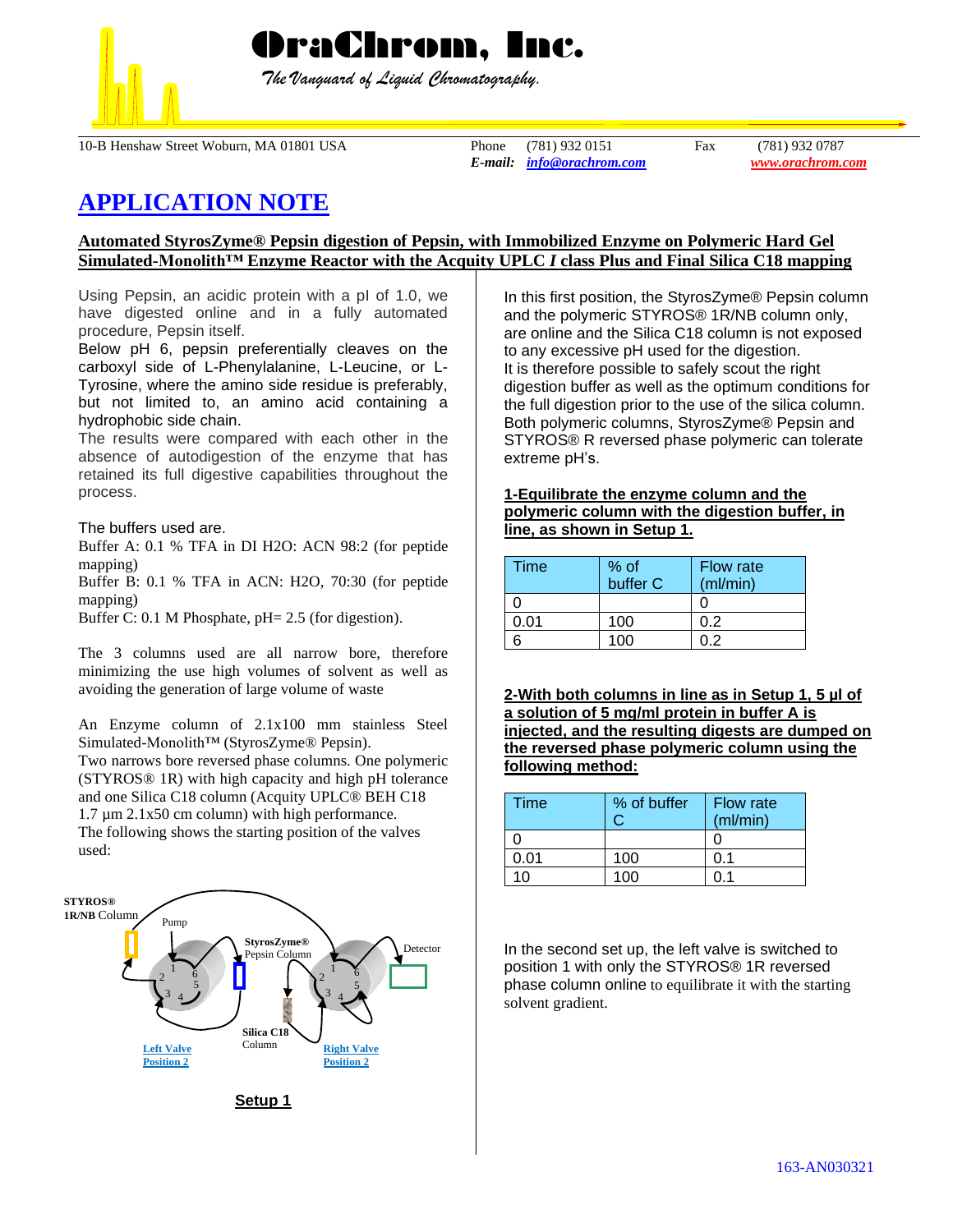

**Setup 2**

#### **3-The reversed phase Polymeric column only is now in line as in Setup 2 to wash the leftover salt and prepare it for the reversed phase mapping.**

**It is also ready for hyphenation with a mass spectrometer.** 

| Time | % of buffer B | % of buffer<br>А | Flow rate<br>(mI/min) |
|------|---------------|------------------|-----------------------|
|      |               |                  |                       |
|      |               | 100              | 0.3                   |
|      |               | 100              | 0.3                   |

**4-The digested peptides are now trapped on the polymeric reversed phase column and can be mapped following a gradient.**

**The setup is now as Setup 2.**

| Time | % of buffer B | % of<br>buffer A | Flow rate<br>(mI/min) |
|------|---------------|------------------|-----------------------|
|      |               |                  |                       |
| 0.01 |               | 100              | 0.2                   |
| 25   | 75            | 25               | 0.2                   |

Once the conditions of the digestion are satisfactory, one can use the second switching valve to bring the Silica C18 column online as shown in Setup 3.

The same gradient as in step 4 can be used for the mapping to run the separation on the C18 Silica column in addition:

## **4'-The digested peptides trapped on the polymeric reversed phase column can now be mapped on the C18 Silica column in addition.**

**The setup is now as Setup 3.**

| Time | % of buffer B | $%$ of<br>buffer A | Flow rate<br>(mI/min) |
|------|---------------|--------------------|-----------------------|
|      |               |                    |                       |
| 0.01 |               | 100                | 0.2                   |
| 25   | 75            | 25                 | ባ ጋ                   |



## **Setup 3**

**4''-In this step, using the same setup 3, the columns are washed with high organic to make sure they are devoid of any leftover proteinaceous species. The setup remains Setup 3.**

| Time | % of buffer B | % of<br>buffer A | Flow rate<br>(mI/min) |
|------|---------------|------------------|-----------------------|
|      |               |                  |                       |
|      | 60            | 40               | 0.3                   |
|      | 100           |                  | 0.3                   |
|      |               | 100              | 0.3                   |

To re-equilibrate both reversed phase columns that are now in line, the following step 5 is used.

**5- Both reversed phase columns are preequilibrated to the initial low organic prior to getting in contact with the digestion buffer.** 

**The setup is now Setup 3.**

| <b>Time</b> | % of buffer<br>R | % of<br>buffer A | Flow rate<br>ml/min |
|-------------|------------------|------------------|---------------------|
|             |                  |                  |                     |
|             |                  | 100              | 0.3                 |
| ۱۵          |                  | 100              | 0.3                 |

The system is now ready for the next cycle to check the reproducibility of the digestion.

We have used 5 µl of a solution of 5 mg/ml of protein in buffer A as sample to digest.

The temperature is set at 37°C for all sequences.

The digestion is monitored at 210 nm primarily.

They are done under similar conditions.

The enzyme column of 2.1 x 100 mm has a volume to 0.346 ml. A total of 1 ml is run through it during the digestion at a volumetric flow rate of 0.1 ml/min that is a velocity of 173 cm/hr calculated on an empty column.

Each digest is compared with the same amount of corresponding starting intact protein (5µl).

The performance of the STYROS® 1R polymeric is crucial in the final separation of the digested peptides,